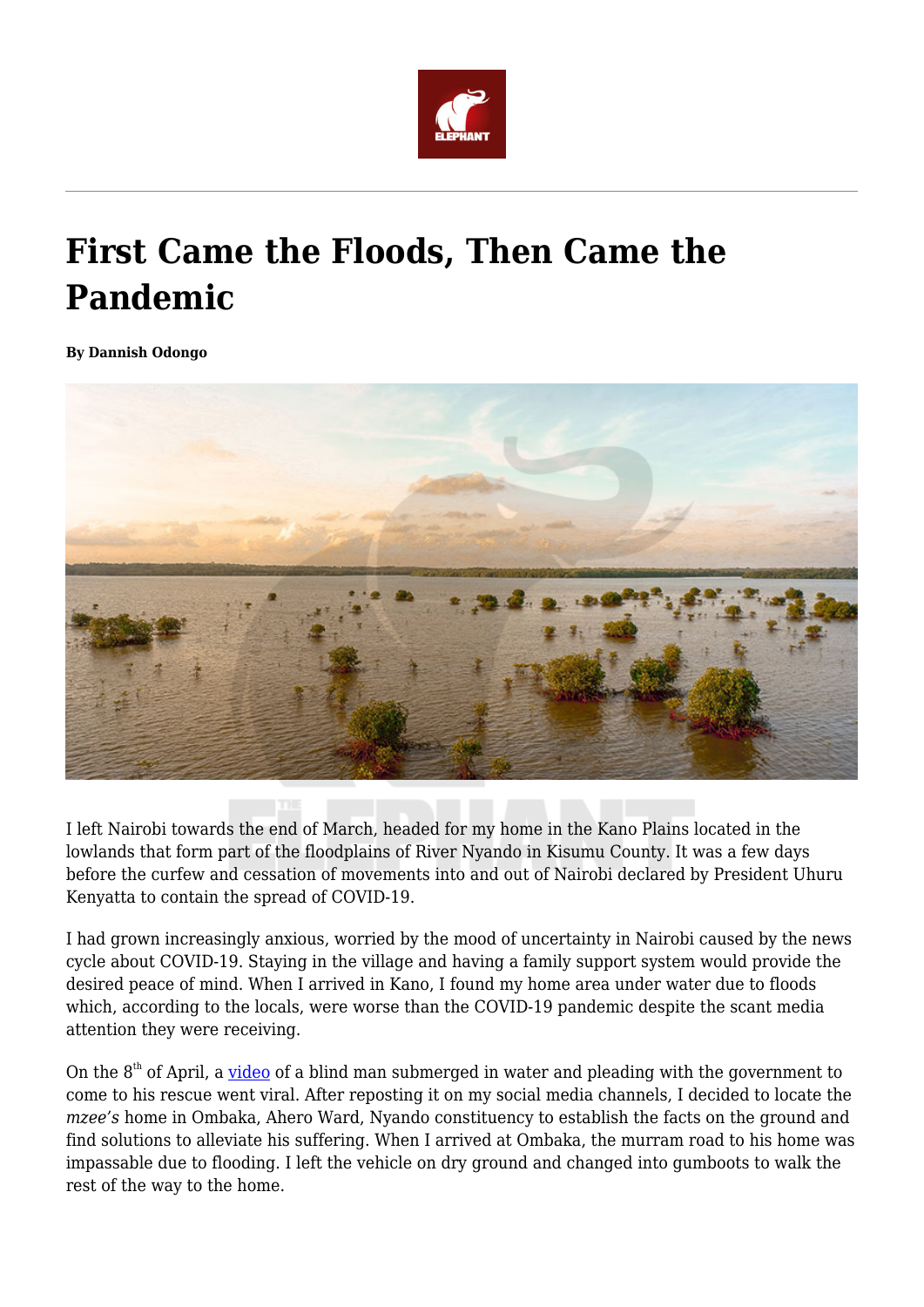I was among the many visitors who trooped to his home to deliver items including foodstuffs ever since the video had gone viral. I met a lady who claimed she had been sent by nominated Member of Parliament David Sankok to deliver donations. Also among the well-wishers was a local patron who was using his social media clout to rally his followers to build a house for the *mzee*.

"Are we going to fundraise and build homes for the entire community?", a friend asked as we passed through a series of abandoned semi-permanent houses that were falling apart and submerged in water.

After walking on dykes, swampy areas, deep trenches and past abandoned homes, we arrived at the home of 58-year-old Ong'udi Onam. The house was an island surrounded by water, a two-roomed semi-permanent house smelling of damp, the mud walls falling apart and the floor muddy from the flooding waters. We handed over the shopping we had taken to the family and, after prayers, went outside the house to speak with the *mzee*.

"Why do you still live in such a dangerous place yet all the villagers have moved?", I asked him. "Can you imagine the challenges a blind man can face in an IDP [Internally Displaced People] Camp during COVID-19 times?", he countered. "Tell the government that death is death whether by floods or COVID-19. There's a bigger coronavirus in Nyando in the form of floods and it's killing our people", he lamented.

As I left Onam's home, I was overcome by emotions that soon morphed into resentment and anger. "How cruel can this life be?", I wondered. A poor, unemployed, visually impaired man lives in a home that floods every year destroying crops, exposing him to waterborne diseases. At night, hippos from the lake threaten his life as they graze in his compound while inside his house, he battles malaria-causing mosquitoes and the anxiety that the house may collapse on him.

Although the video about Onam's plight pricked the conscience of the nation and Kenyans in the diaspora, it was the symptom of a bigger problem. Even though the Nyando River Basin has always experienced flooding because of its topography and proximity to Lake Victoria, the 2020 floods are said to be the worst in living memory. Since November 2019, the Nyando River Basin has experienced excessive flooding leading to the displacement of thousands to internally displaced persons' camps.

By the  $8<sup>th</sup>$  of April, about 1,500 people had been displaced in a region that had experienced consistent heavy rains from November 2019. In Ombaka, I visited a local church hosting displaced women where I met a 78-year-old lady who had been enduring cold nights, insecurity, mosquitoes and a poor diet from food donations since February when she became displaced. The crops she had planted were washed away and her house had slowly succumbed to the floods.

Following the suffering I witnessed in the IDP camps and the destruction caused by the floods on the first day, I went to other parts of Nyando to document the impact of the flooding and raise awareness. In the process, I visited Ogenya in Kadibo, Kadhiambo in Kawino South, Kabonyo Kanyagwal, Ayweyo and Ombaka Kakola sub-locations.

Everywhere I went was untold suffering; lives disrupted, property and crops destroyed, and general hopelessness. Certain parts of Nduru in Kabonyo Kanyagwal could only be accessed by boat – it has been like that since early February. Homes that locals had spent millions to build were submerged in water and deserted.

I was shocked by the level of apathy towards the suffering in Nyando. I was also struck by the loud silence of Kisumu leaders on the matter, apart from a few rival politicians who were capitalising on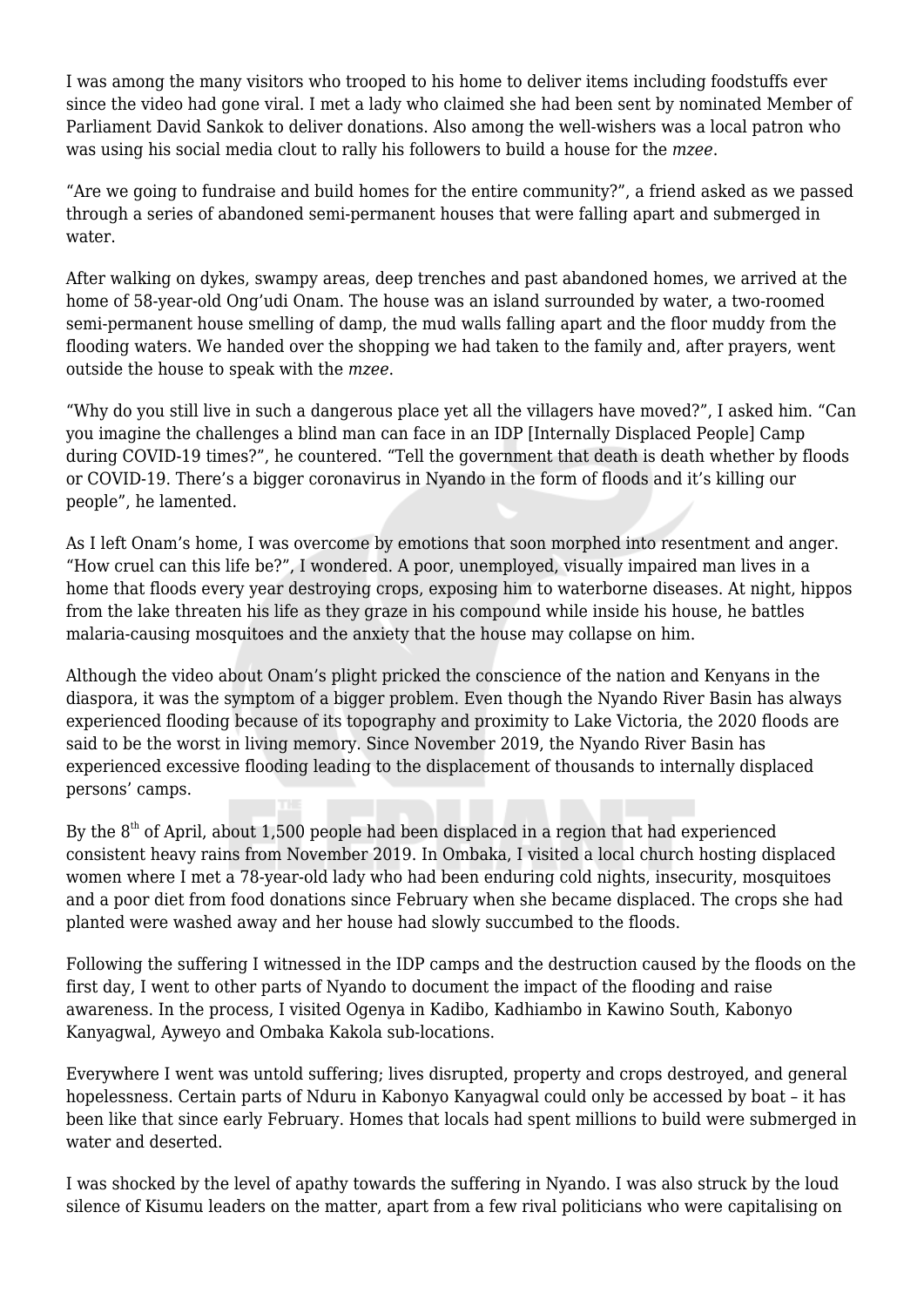the floods to score political points. Nobody talked about the far-reaching impact of the floods, including compromised food security, homelessness, disruption of lives, disease outbreaks and increased cycles of lack and deprivation. And nor were there sustained efforts by the local media to highlight the unfolding humanitarian crisis.

In the days that followed, I made noise about the floods. I published a story in one of the local media outlets and ran a [twitter campaign](https://twitter.com/dannishodongo/status/1251439008523190272) to amplify the voices of flood survivors. The campaign didn't gain traction and the proposals I wrote to donors with the aim of mounting a major media campaign didn't yield anything. Three weeks later, with my finances running low and my car tires damaged by the poor state of the roads, I was left frustrated and emotionally and physically exhausted. I had escaped from Nairobi to safeguard my mental health but little did I know that the home I had hoped would be a place of refuge would drive me to the brink of a mental health breakdown.

On the  $21<sup>st</sup>$  of April, a new devastating wave of floods arrived, displacing thousands. I was relieved because it made news and caught the attention of local leaders. As I walked towards Ahero town along the Nairobi–Kisumu highway, I began documenting scenes of havoc in real-time on Facebook Live. The compound of my former high school, Lela Secondary, which had been spared the devastation of previous flood cycles when River Nyando burst its banks, was now completely covered in water, giving it the appearance of a small lake. A few meters away, a group of men toiled, attempting to dredge up sections of clogged River Miriu – one of the tributaries of River Nyando – as they complained about the missing dredgers owned by the County Government of Kisumu.

A police lorry was parked by the roadside. Standing in the back of it, officers urged the displaced residents to board and be taken to the IDP camp set up at Rabuor Primary School. Two County Government of Kisumu lorries – which I was later informed are routinely used for garbage collection in Kisumu County – were also parked by the roadside, repurposed to ferry the displaced to the IDP camps.

Just past the lorry, I met a former schoolmate evacuating his family. Dressed in a branded Kisumu County shirt, the ward administrator pointed to his home submerged in water in the distance and lamented the local leaders' failure to prioritise the dredging of rivers. Many people were torn between boarding the police lorry to the IDP camps and staying to salvage what was left on their properties.

"If we go, who will secure our things in the house?", one resident asked. "We are not leaving unless they guarantee security". "Are the lorries going to carry our cows too?", asked another as his stunned cows mooed by the roadside. With no coordinated rescue effort, villagers were left to the mercy of generous well-wishers and opportunistic politicians.

The arrival of the Nyando constituency Member of Parliament Jared Okello in a convoy of three fourwheel-drive vehicles interrupted my ruminations. The MP proceeded to distribute bottles of soda and bread to the hundreds of people who had left their homes for higher ground along the highway. A distressed resident observed, "These people think we are on the road because we are hungry?".

Along the highway, there were elderly people clutching on to the possessions they had salvaged from their flooded homes including live chicken. Mothers held the hands of their children, restraining them from playing in the water or on the roads. Vehicles slowed down as passengers filmed the floods. Men from the affected areas banded together to dredge the clogged drains and the tributaries of River Nyando.

I trudged through the floodwaters in my gumboots, recording the havoc as I made my way to the nearby town of Ahero where I boarded a matatu home. In the vehicle, the sense of helplessness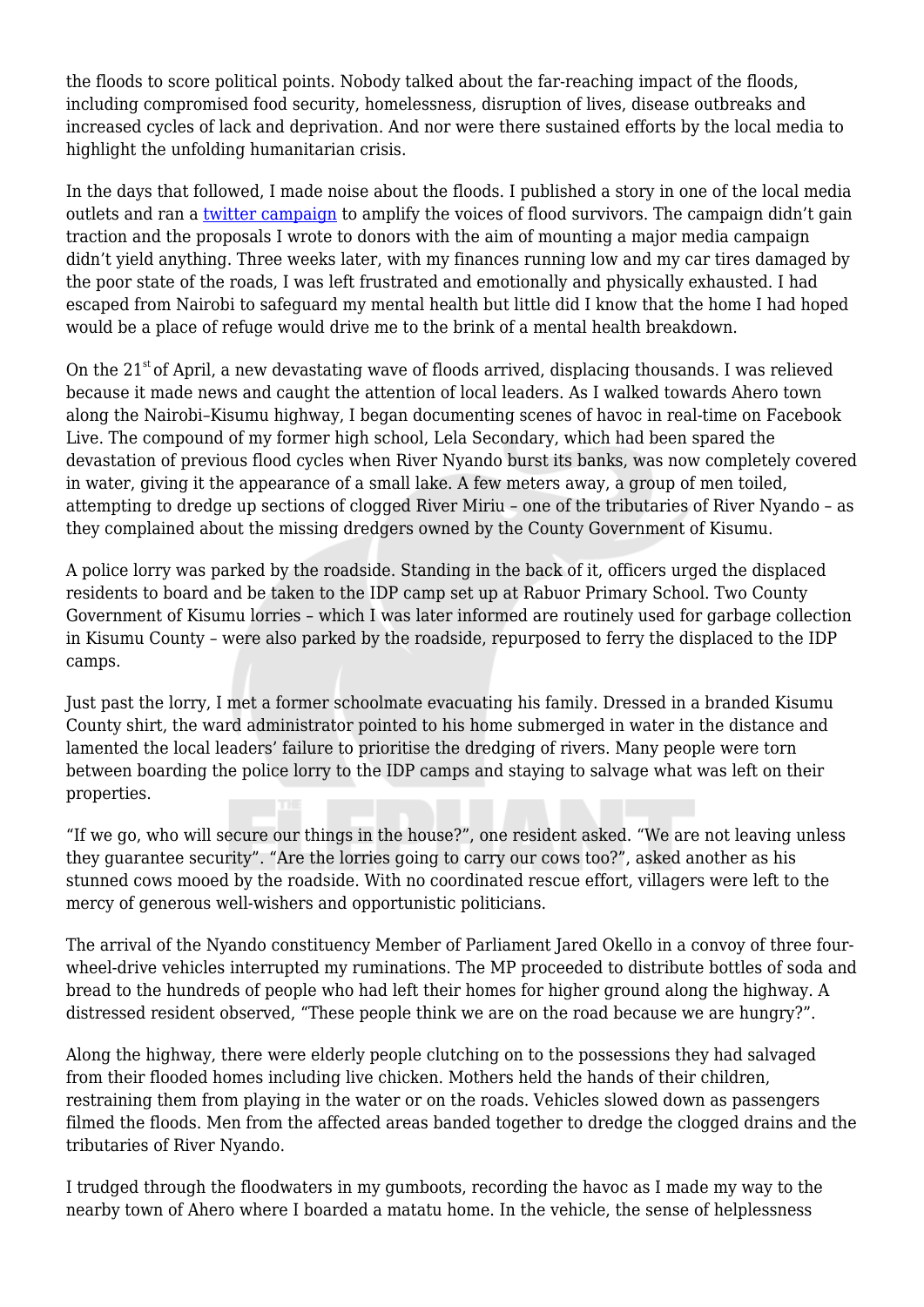sweeping across the constituency dominated the conversations. My thoughts were interrupted by a phone call from home. The floods weren't just a news item but a personal tragedy too. Our compound, which I had left dry and which had never experienced flooding in all my father's years, had not been spared. I arrived home to find our compound submerged knee-high in raging water. The gate was impassable. The crops we had planted two months earlier had been swept away. *Ndiri,* the embankment that we had recently built around the house, stopped the floodwaters at our doorstep. Inside the house, my family members were moving electronics and disconnecting the power supply.

My father, who is 73 years old, said he had never seen anything of the sort in his lifetime. In the midst of the panic my father remembered the rice he had planted only a few days earlier on his twoacre piece of leased land at the Kopondo A irrigation scheme using a Sacco (Savings and Credit Cooperatives) loan. He desperately wanted to rush to the field but he was dissuaded; my father's efforts were under water.

In the midst of all this, we received a call from an uncle seeking our help. When we arrived at my uncle's place a kilometre or so away, we walked through knee–high water in a home that had never experienced flooding. His posho mill was partly submerged in water and the family joined hands to scoop the water from his house using plastic containers, in an attempt to salvage household items that included the stock of a kiosk that he runs from his compound. Floods continued to wreak havoc for my immediate family. One of my uncles lost his house in the process. My grandmothers had to seek refuge in a local church.

That night, the COVID-19 7 p.m. to 5 a.m. curfew was temporarily broken as villagers continued to move to higher ground as late as midnight. With the electricity supply disconnected, residents used flashlights to navigate the darkness, splashing their way through the floodwaters. I remember as a young boy exploring flooded sections at night with a torch and a machete, hunting for mudfish floating on the surface that could be easily dazzled by the light. This time round, there were no fish in the water, only tiny loud frogs.

The next day, when the floodwaters had subsided, a suffocating stench washed over the land; we are yet to understand what was in the water. Most of the vegetation and the food crops that had been affected by the floods began to wither.

The following morning, I decided to hire a motorcycle to visit the various IDP camps to gauge the scale of the devastation. With the floodwaters subsiding, I witnessed the destruction left in their wake. Several semi-permanent houses had been destroyed. People were hanging soaked beddings out to dry on live fences and frantically scooping mud from the insides of their houses.

Kisumu Governor Professor Anyang' Nyong'o arrived two days later, perhaps in response to the outrage expressed online over the county's uninspiring emergency response. In a display of pomp, he flagged off the distribution of relief packages comprised of a blanket, porridge flour, green grams and cooking oil that had mostly been donated by well-wishers. The relief food was only distributed to a few IDP camps, mainly in Ombaka and Ogenya, while the majority of flood survivors camping in Rabuor, Ongeche, Nyangande, Kobura, Ayweyo, and Ombeyi among others, were left in the hands of fate.

In what has become our normal, floods in the River Nyando basin follow a recurring pattern. The media corps arrive to capture the human suffering for their headlines. The politicians then trail them with lorryloads of relief food for public relations optics and a few days later, the news cycle moves on, leaving behind the structural issues that have made the Nyando floods a perennial problem.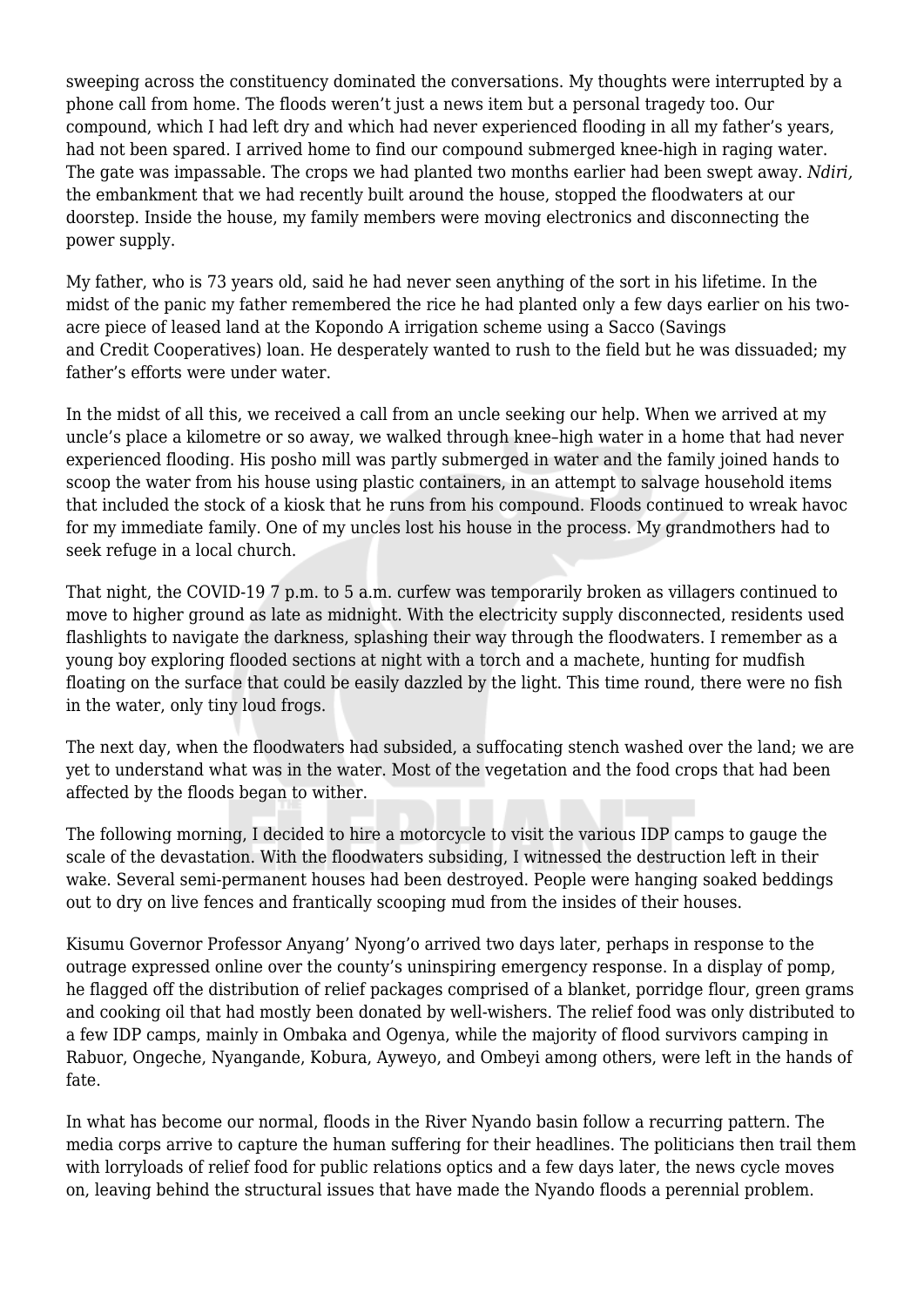Solving the problem of flooding in Nyando has featured prominently in the manifesto of every elected leader in the region for the last 50 years. The current MP, Jared Okello, promised to relegate the floods to the history books. The current Senator, Fred Outa, who served Nyando as the only twoterm MP (2002–2013), made a similar commitment during his term. His passionate campaign had resonated with many people since he hails from the Kabonyo-Kanyagwal ward, an area adjacent to Lake Victoria where floods wreak havoc annually. The Kisumu Governor, an intellectual with notable credentials, had assured the people living in the Kano Plains that his administration would solve the flooding problem once and for all.

Instead, what [we witnessed](https://www.youtube.com/watch?v=J_hWT0M51oQ) in April in Ombeyi in Muhoroni sub-county, where hundreds of displaced residents had sought refuge, was a repeat of the political rhetoric, a war of words pitting the Kisumu Governor against his Senator and the Kisumu Woman Representative, Roza Buyu.

As the national government announced the daily tally of new COVID-19 cases, fatalities and recoveries, in Nyando, those displaced by floods slept on hungry stomachs on cold concrete floors in the camps where they had sought refuge. In Rabuor Primary School, I visited one of the classes that housed these people. The windows were broken, there were no mosquito nets and nor did the displaced have proper beddings. They were left in the hands of well-wishers including [Kibos Sugar](https://www.business-humanrights.org/en/kenya-residents-take-kibos-sugar-agro-chemicals-to-court-over-alleged-water-land-pollution) [factory,](https://www.business-humanrights.org/en/kenya-residents-take-kibos-sugar-agro-chemicals-to-court-over-alleged-water-land-pollution) the very one that had been taken to court by residents for polluting their land.

Eight years after devolution, the people of Kano are still being subjected to the humiliation of lining up every year to receive relief food, abandoning their homes and exposing their families to waterborne diseases and the instability caused by preventable floods. It is heartbreaking to see people who lived in their homes and were self-sufficient reduced to destitution.

The flooding in the Kano Plains affects crop fields, housing, and infrastructure and human life. A 2004 [strategy](http://www.apfm.info/pdf/strategy_kenya_e.pdf) for flood management for the Lake Victoria Basin noted that in the Kano Plains, more than 5,000 people are affected annually when River Nyando breaks its banks. The average annual damage runs to the hundreds of millions of Kenya shillings with annual relief and rehabilitation measures costing over KSh64 million (US\$600,000).

By the end of April, I was suffering from migraines, nightmares, low energy and irritability, among other symptoms which my doctor said were symptoms of a mental health problem that he needed to examine further in Nairobi. I went to Ahero Police station and obtained a letter authorising me to travel back to Nairobi on medical grounds.

Even though I grew up in the [River Nyando Basin](https://www.undp.org/content/dam/kenya/docs/energy_and_environment/Nyando%20Book%20-%20FINAL%20MOST-internet.pdf) (RVB) – a collection of swamps – never had I seen devastation of that magnitude met with that level of lethargy. While driving back to Nairobi, I reflected upon my duty, as a younger son of Kano, to help make my region better for the thousands who – unlike the elites – don't have the luxury of buying land in Riat, Rabuor, Awasi, Muhoroni and other areas that are not prone to flooding.

My generation must take a stand against this recurring environmental disaster that we experience in Kano. We have to start by organising the members of the community – who have been disempowered by broken promises – to find agency and evolve their own solutions. We must challenge the charitybased response to disaster where scavenging politicians and philanthropists cash in on the misery of the people for optics and public relations purposes and instead establish systems that will respond to disasters effectively.

In [1953](http://www.deltawerken.com/The-flood-of-1953/89.html), the Netherlands went through its most devastating floods when 1,836 people died as a direct consequence of the flooding and 72,000 people left their homes. Over 43,000 houses and 3,300 farms were damaged, and 200,000 hectares of land were flooded. 200,000 cows, horses, pigs,